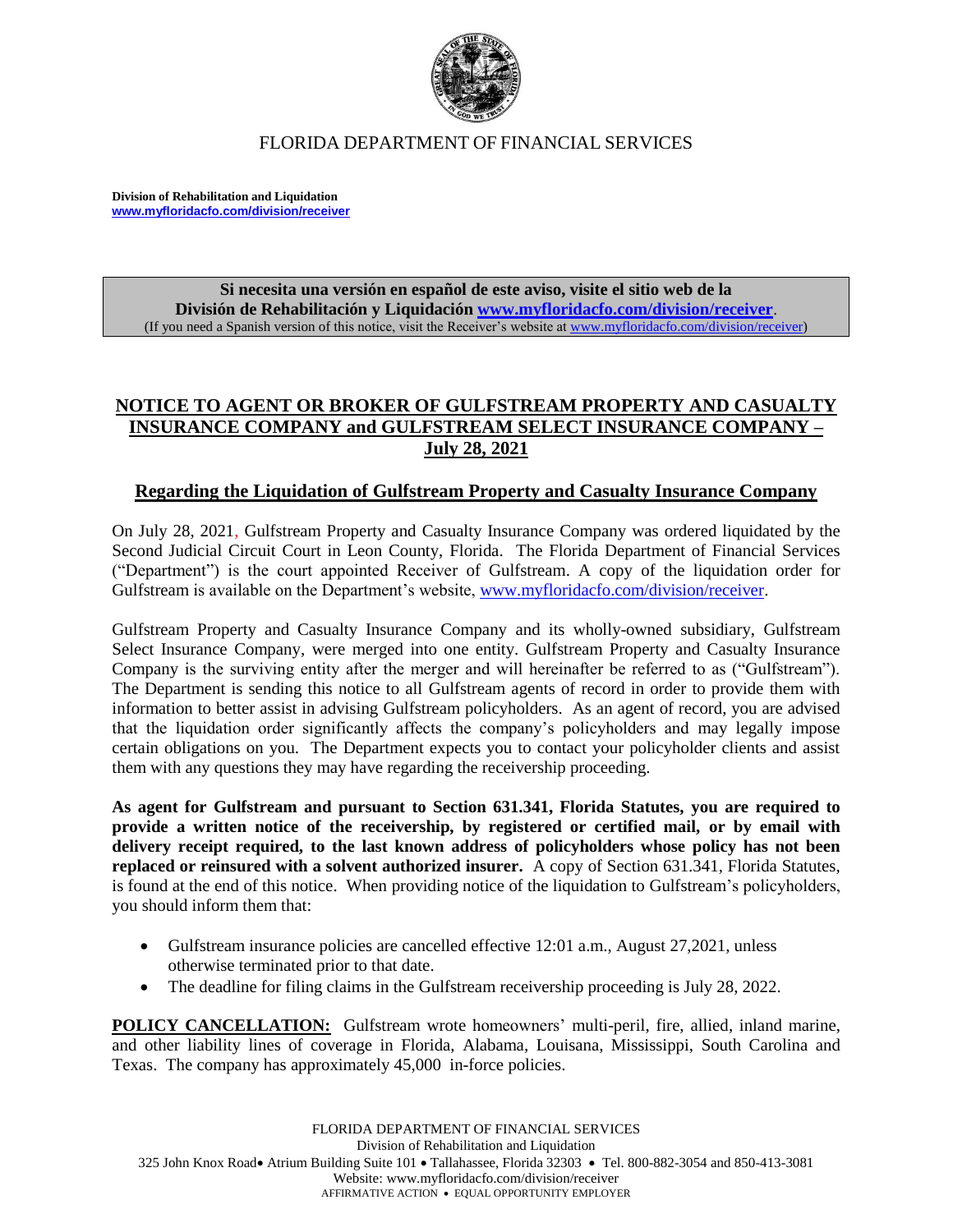## **FLORIDA POLICIES:**

Citizens Property Insurance Corporation ("Citizens") may be able to offer coverage. Agents are required to conduct a diligent search of the market before making any application for coverage to Citizens, the Florida market of last resort. However, Citizens is prepared to write eligible policies if, after a good-faith search, the agent cannot find coverage in the private market.

Because of hurricane season and the short time between the liquidation of Gulfstream and the policy cancellation date, Citizens is working to make this easier. Citizens is prepared to:

- Allow additional time for inspections that are normally required prior to policy issuance
- Offer policyholders a payment plan so that premium is not all due up front. A first payment will be required, but then a quarterly plan will allow some time for policyholders to receive any unearned premium due from the Florida Insurance Guaranty Association.
- Expedite the appointment process for agents if they are not already appointed. Appointment information can be found at: Agencies - Public - [Citizens Property Insurance Corporation \(citizensfla.com\)](https://nam11.safelinks.protection.outlook.com/?url=https%3A%2F%2Fwww.citizensfla.com%2Fagents&data=04%7C01%7CBelinda.Miller%40citizensfla.com%7C91c00143b60145cd738f08d9424a140c%7C053bba8dcebc44c2a629e41f31600aad%7C0%7C0%7C637613708188806036%7CUnknown%7CTWFpbGZsb3d8eyJWIjoiMC4wLjAwMDAiLCJQIjoiV2luMzIiLCJBTiI6Ik1haWwiLCJXVCI6Mn0%3D%7C1000&sdata=X1kCpIDHEM4zL1oewii9RkTaIUfFT1KqUdErv0OsKD8%3D&reserved=0) Please complete the "Register Your Agency" section here [Agency Appointment](https://nam11.safelinks.protection.outlook.com/?url=https%3A%2F%2Fwww.citizensfla.com%2Fagents&data=04%7C01%7CBelinda.Miller%40citizensfla.com%7C91c00143b60145cd738f08d9424a140c%7C053bba8dcebc44c2a629e41f31600aad%7C0%7C0%7C637613708188816029%7CUnknown%7CTWFpbGZsb3d8eyJWIjoiMC4wLjAwMDAiLCJQIjoiV2luMzIiLCJBTiI6Ik1haWwiLCJXVCI6Mn0%3D%7C1000&sdata=UFW6u6BRlXak9nC%2FrwAbMo%2By%2F2%2FZmvRZYOwl%2Bo6ieLI%3D&reserved=0) and also send an e-mail to [Agents@citizensfla.com](mailto:Agents@citizensfla.com) and request an expedited appointment.

#### Open Claims:

If the insured property has unrepaired damage, property owners will need to take steps to repair it, have a contract for repairs, or otherwise demonstrate insurability. Agents should submit these applications unbound for approval, and include the following documentation:

- · A description of damage
- · Photos of the existing damage
- Acceptable documentation reflecting when the repairs will be completed
- An Existing Damage Disclaimer signed by the applicant

#### **ALABAMA, LOUISIANA AND SOUTH CAROLINA POLICIES:**

Centauri Specialty Insurance Company and Centauri National Insurance Company ("Centauri") have an existing agreement with Gulfstream to make an offer of replacement coverage in these states. To learn more about the Centauri offer of coverage, please contact Centauri at 1-855-740-0857, 1-866-318-4113 or [www.centauriinsurance.com](http://www.centauriinsurance.com/)

**PREMIUM COLLECTION:** In accordance with Section 631.155, Florida Statutes, and paragraph 21 on page 4 of the Gulfstream Liquidation Order, all premiums and unearned commissions collected by Agents or Brokers on behalf of Gulfstream must be accounted for and paid directly to the Department within 30 days. No agent, broker, premium finance company or other person may use premium monies owed to Gulfstream for refund of unearned premium or for any purpose other than payment to the Department.

#### **CLAIMS FOR LOSSES INCURRED PRIOR TO 12:01 A.M. ON AUGUST 27, 2021:**

**There is a process in place for payment of covered claims incurred before 12:01 a.m. on AUGUST 27, 2021.** Your state's insurance guaranty association was activated to help pay outstanding claims for GULFSTREAM policies.The processing and payment of pending covered claims will be made by the applicable state insurance guaranty association.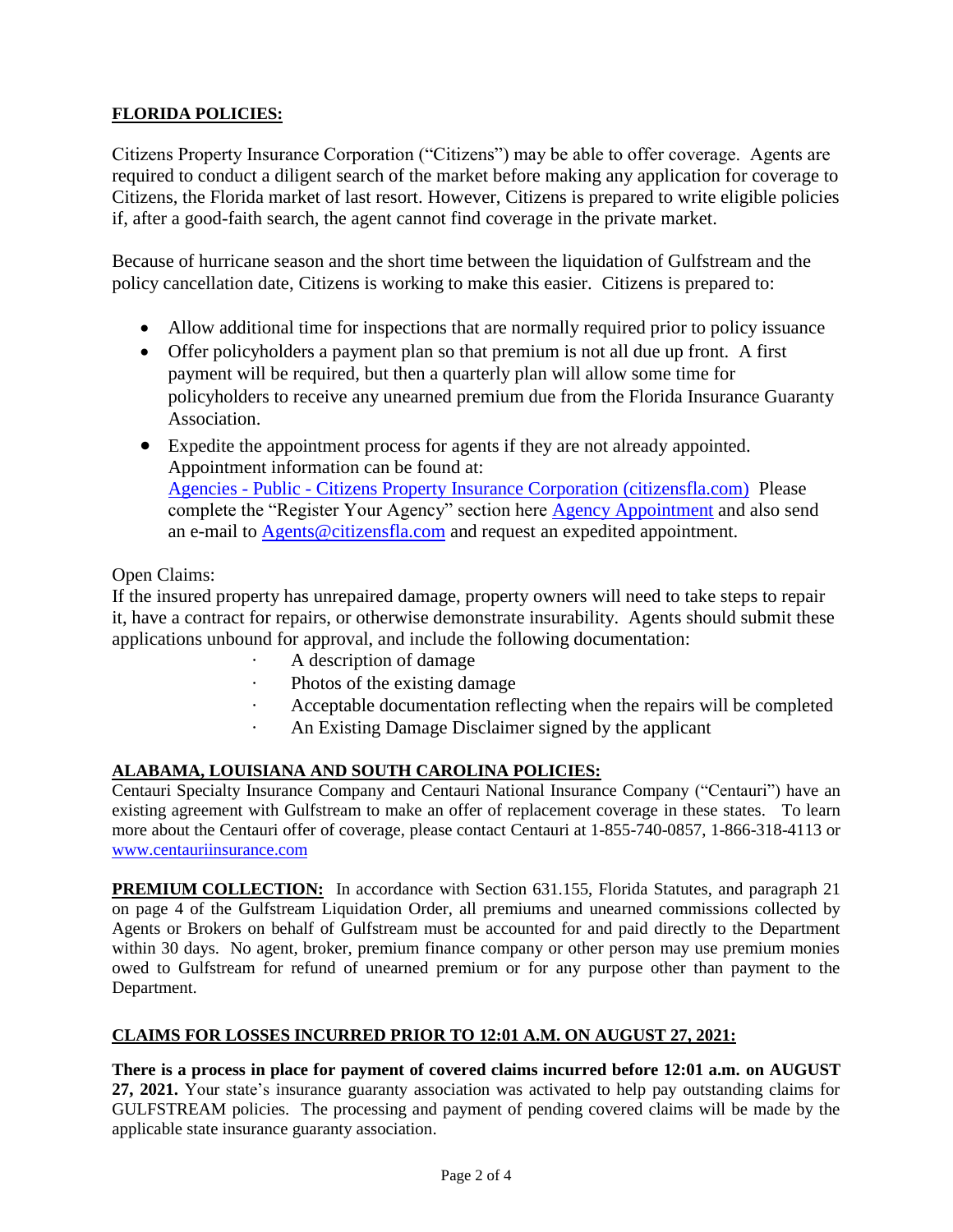Alabama Insurance Guaranty Association 205-823-4042

Florida Insurance Guaranty Association ("FIGA") - <https://figafacts.com/>

Louisiana Insurance Guaranty Association - <https://www.laiga.org/>

Mississippi Insurance Guaranty Association- [https://ms-miga.com](https://ms-miga.com/)

South Carolina Insurance Guaranty Association **-** <http://www.scguaranty.com/>

Texas Property and Casualty Insurance Guaranty Association - <http://www.tpciga.org/>

#### **The deadline for filing claims in the Gulfstream receivership is July 28, 2022.**

Gulfstream information regarding the method for filing a claim in the receivership proceeding will be available on the Department's website. [www.myfloridacfo.com/division/receiver](http://www.myfloridacfo.com/division/receiver)

**PROCESS FOR PAYMENT OF CLAIMS:** The Department is currently gathering claim files and claim data to forward the information to your state's insurance guaranty association. As a result, there may be a slight delay in claim processing during this transitional period. Please continue to contact Gulfstream using the contact information below to check the status of an existing claim and/or to file a new claim. The Department's website, [www.myfloridacfo.com/division/receiver,](http://www.myfloridacfo.com/division/receiver) will be updated once the transition is completed.

### **CONSUMER/CLAIMS CALLS:**

Consumers with questions regarding Gulfstream should contact the company directly at (866) 485-3004.

#### **CONTACTING THE DEPARTMENT:**

If you have any non-claims related questions regarding the receivership, please visit the Department's website at [www.myfloridacfo.com/division/receiver.](http://www.myfloridacfo.com/division/receiver) You also may contact the Department at [Consumer.Services@myfloridacfo.com](mailto:Consumer.Services@myfloridacfo.com) or by calling (800) 882-3054 or (850) 413-3081.

# **Section 631.341, Florida Statutes**

#### **631.341 Notice of insolvency to policyholders by insurer, general agent, or agent.**—

(1) The receiver shall, immediately after appointment in any delinquency proceeding against an insurer in which the policies have been canceled, give written notice of such proceeding to each general agent and licensed agent of the insurer in this state. Each general agent and licensed agent of the insurer in this state shall forthwith give written notice of such proceeding to all subagents, producing agents, brokers, and service representatives writing business through such general agent or licensed agent, whether or not such subagents, producing agents, brokers, and servicing representatives are licensed or permitted by the insurer and whether or not they are operating under a written agency contract.

(2) Unless, within 15 days subsequent to the date of such notice, all agents referred to in subsection (1) have either replaced or reinsured in a solvent authorized insurer the insurance coverages placed by or